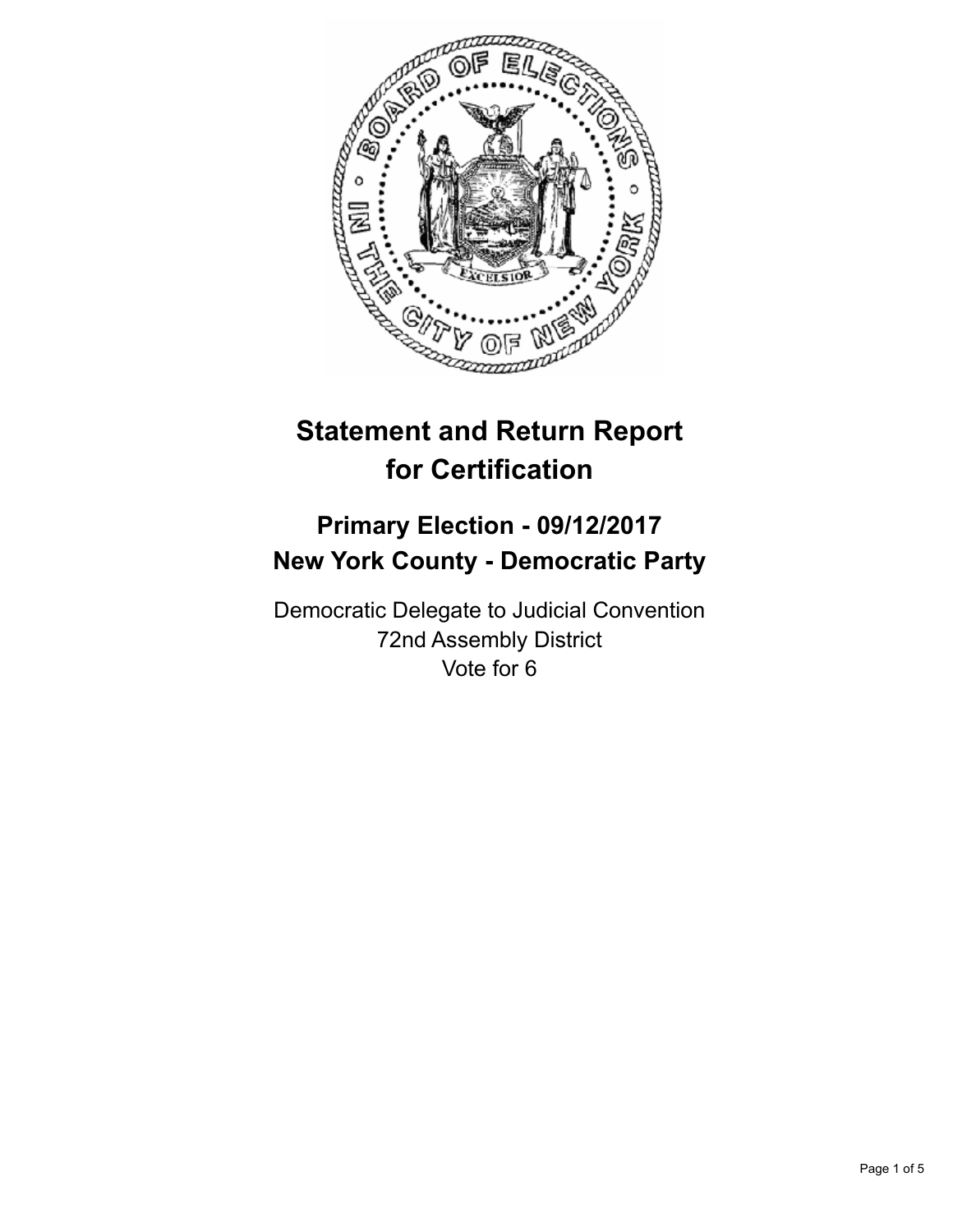

### **Assembly District 72**

| <b>PUBLIC COUNTER</b>                                    | 9,108        |
|----------------------------------------------------------|--------------|
| MANUALLY COUNTED EMERGENCY                               | 0            |
| ABSENTEE / MILITARY                                      | 167          |
| <b>AFFIDAVIT</b>                                         | 78           |
| <b>Total Ballots</b>                                     | 9,353        |
| Less - Inapplicable Federal/Special Presidential Ballots | 0            |
| <b>Total Applicable Ballots</b>                          | 9,353        |
| ELIZABETH PEPIN                                          | 2,717        |
| <b>MICHAEL ORTIZ</b>                                     | 2,229        |
| ANDREA KORNBLUTH                                         | 2,109        |
| <b>ALSACIA JIMENEZ</b>                                   | 1,989        |
| <b>GIOLMI MEJIA</b>                                      | 1,284        |
| <b>CARINA VILLALONA</b>                                  | 2,465        |
| <b>MARTHA RODRIGUEZ</b>                                  | 2,711        |
| ROLANDO CESPEDES                                         | 1,574        |
| ROSARIO CAPELLAN                                         | 1,764        |
| ELIZABETH M. BATISTA                                     | 2,382        |
| <b>JOSE LOUIS ESPIRITUSANTO</b>                          | 1,129        |
| <b>MICAELA LUGO</b>                                      | 1,530        |
| AISHA LEWIS-MCCOY (WRITE-IN)                             | 1            |
| ANA SANTAMEA (WRITE-IN)                                  | $\mathbf{1}$ |
| ANGELA LIPSMAN (WRITE-IN)                                | 1            |
| ARGENTINA CRUZ (WRITE-IN)                                | 2            |
| ARLENE SHULMAN (WRITE-IN)                                | $\mathbf{1}$ |
| CARLA FISK (WRITE-IN)                                    | 1            |
| CHARLES GALE (WRITE-IN)                                  | 1            |
| CHRISTOPHER ROWAN (WRITE-IN)                             | $\mathbf{1}$ |
| DANIEL LIPSMAN (WRITE-IN)                                | 1            |
| DAVID BRODNERSON (WRITE-IN)                              | 1            |
| DAVID EISENBACH (WRITE-IN)                               | $\mathbf{1}$ |
| DIANA CHU (WRITE-IN)                                     | 1            |
| DREDRIGE YDARIUS (WRITE-IN)                              | 1            |
| ELIZABETH BENDER (WRITE-IN)                              | 1            |
| ENGENRO RAMIYTE (WRITE-IN)                               | 1            |
| FRANKLIN ORTIZ (WRITE-IN)                                | 2            |
| <b>GEORGE ESPINAL (WRITE-IN)</b>                         | 1            |
| IRA SAIGER (WRITE-IN)                                    | 1            |
| J RAUL RAMIREZ (WRITE-IN)                                | 1            |
| JAMES E. LAWRENCE III (WRITE-IN)                         | 1            |
| JASPER DIAZ (WRITE-IN)                                   | 1            |
| JOHN ERVIN ROGERS (WRITE-IN)                             | 1            |
| JOHN HIGGINS (WRITE-IN)                                  | 1            |
| JOSUE PEREZ (WRITE-IN)                                   | 1            |
| <b>JUDITH AMARO (WRITE-IN)</b>                           | 1            |
| KATHERINE ACEVEDO (WRITE-IN)                             | 1            |
| LACEY BANIS (WRITE-IN)                                   | 1            |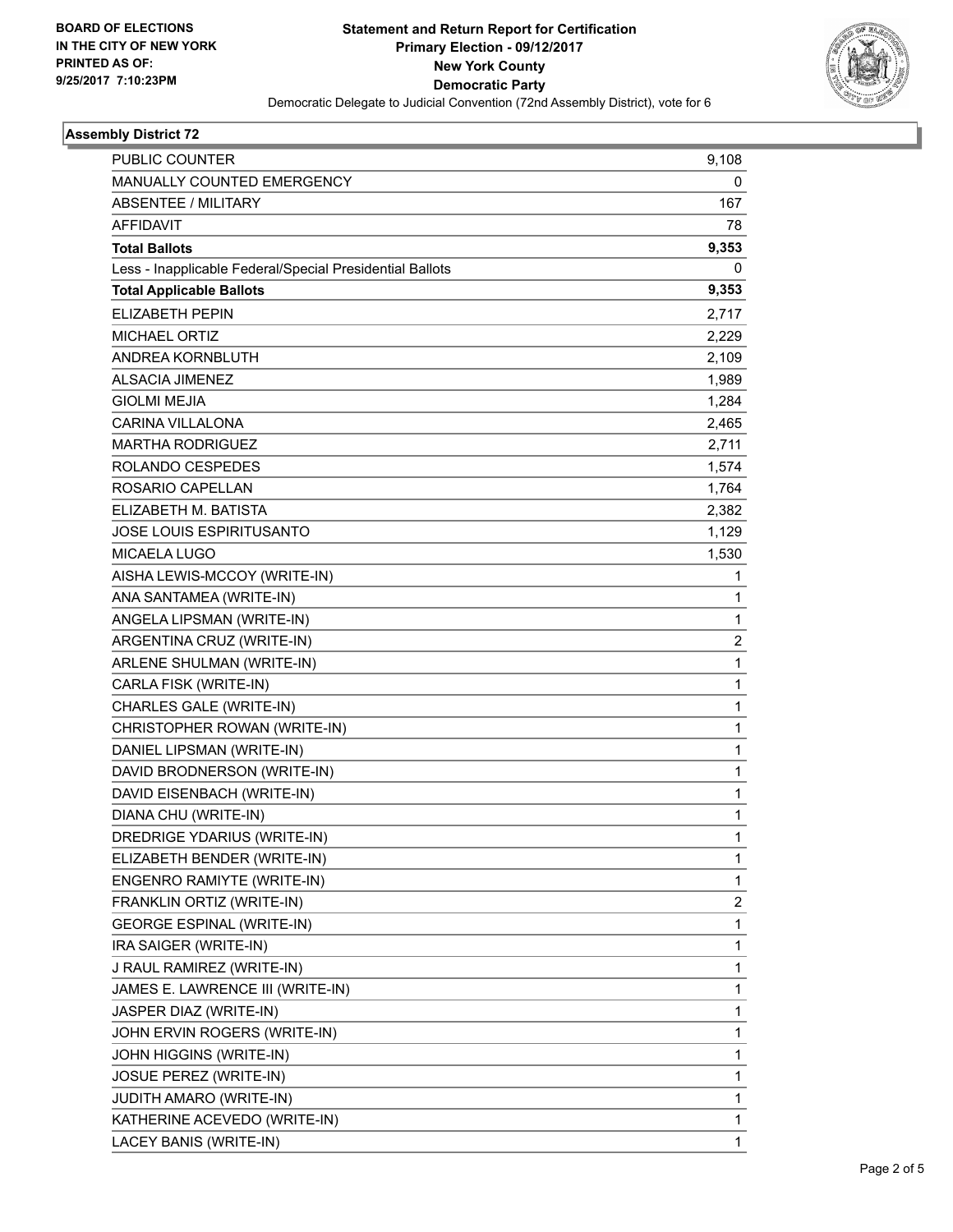

٠

### **Assembly District 72**

| LUCY MERCADO (WRITE-IN)                   |        |
|-------------------------------------------|--------|
| MANO MARILLO (WRITE-IN)                   |        |
| MARIA NONELLO (WRITE-IN)                  |        |
| MARISOL ALCANTRA (WRITE-IN)               |        |
| MIGUEL CRUZ (WRITE-IN)                    |        |
| SYLVIA ROSARIO (WRITE-IN)                 |        |
| UNATTRIBUTABLE WRITE-IN (WRITE-IN)        | 41     |
| UNCOUNTED WRITE-IN PER STATUTE (WRITE-IN) | 3      |
| URSALA LIPSMAN (WRITE-IN)                 |        |
| VICTORIA BOND (WRITE-IN)                  |        |
| WILLIAM MULLIGAN (WRITE-IN)               |        |
| <b>Total Votes</b>                        | 23,965 |
| Unrecorded                                | 32.153 |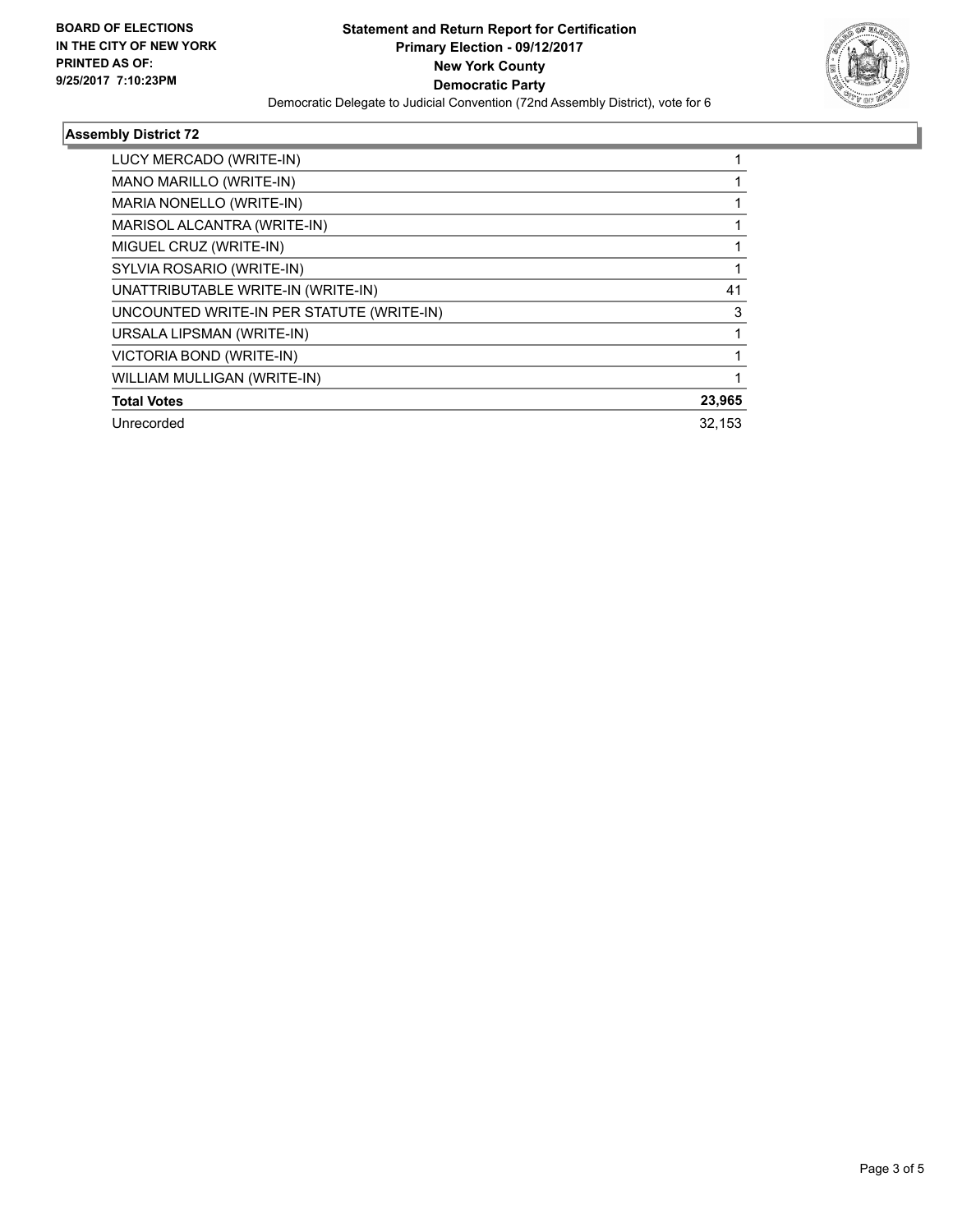

### **Total for Democratic Delegate to Judicial Convention (72nd Assembly District) - New York County**

| PUBLIC COUNTER                                           | 9,108          |
|----------------------------------------------------------|----------------|
| MANUALLY COUNTED EMERGENCY                               | 0              |
| <b>ABSENTEE / MILITARY</b>                               | 167            |
| AFFIDAVIT                                                | 78             |
| <b>Total Ballots</b>                                     | 9,353          |
| Less - Inapplicable Federal/Special Presidential Ballots | 0              |
| <b>Total Applicable Ballots</b>                          | 9,353          |
| <b>ELIZABETH PEPIN</b>                                   | 2,717          |
| <b>MICHAEL ORTIZ</b>                                     | 2,229          |
| ANDREA KORNBLUTH                                         | 2,109          |
| <b>ALSACIA JIMENEZ</b>                                   | 1,989          |
| <b>GIOLMI MEJIA</b>                                      | 1,284          |
| CARINA VILLALONA                                         | 2,465          |
| <b>MARTHA RODRIGUEZ</b>                                  | 2,711          |
| ROLANDO CESPEDES                                         | 1,574          |
| ROSARIO CAPELLAN                                         | 1,764          |
| ELIZABETH M. BATISTA                                     | 2,382          |
| JOSE LOUIS ESPIRITUSANTO                                 | 1,129          |
| MICAELA LUGO                                             | 1,530          |
| AISHA LEWIS-MCCOY (WRITE-IN)                             | 1              |
| ANA SANTAMEA (WRITE-IN)                                  | 1              |
| ANGELA LIPSMAN (WRITE-IN)                                | $\mathbf{1}$   |
| ARGENTINA CRUZ (WRITE-IN)                                | $\overline{c}$ |
| ARLENE SHULMAN (WRITE-IN)                                | 1              |
| CARLA FISK (WRITE-IN)                                    | $\mathbf 1$    |
| CHARLES GALE (WRITE-IN)                                  | $\mathbf{1}$   |
| CHRISTOPHER ROWAN (WRITE-IN)                             | 1              |
| DANIEL LIPSMAN (WRITE-IN)                                | $\mathbf{1}$   |
| DAVID BRODNERSON (WRITE-IN)                              | $\mathbf{1}$   |
| DAVID EISENBACH (WRITE-IN)                               | $\mathbf 1$    |
| DIANA CHU (WRITE-IN)                                     | $\mathbf{1}$   |
| DREDRIGE YDARIUS (WRITE-IN)                              | $\mathbf{1}$   |
| ELIZABETH BENDER (WRITE-IN)                              | 1              |
| ENGENRO RAMIYTE (WRITE-IN)                               | 1              |
| FRANKLIN ORTIZ (WRITE-IN)                                | 2              |
| <b>GEORGE ESPINAL (WRITE-IN)</b>                         | 1              |
| IRA SAIGER (WRITE-IN)                                    | 1              |
| J RAUL RAMIREZ (WRITE-IN)                                | $\mathbf{1}$   |
| JAMES E. LAWRENCE III (WRITE-IN)                         | 1              |
| JASPER DIAZ (WRITE-IN)                                   | 1              |
| JOHN ERVIN ROGERS (WRITE-IN)                             | 1              |
| JOHN HIGGINS (WRITE-IN)                                  | 1              |
| JOSUE PEREZ (WRITE-IN)                                   | 1              |
| <b>JUDITH AMARO (WRITE-IN)</b>                           | $\mathbf{1}$   |
| KATHERINE ACEVEDO (WRITE-IN)                             | 1              |
| LACEY BANIS (WRITE-IN)                                   | 1              |